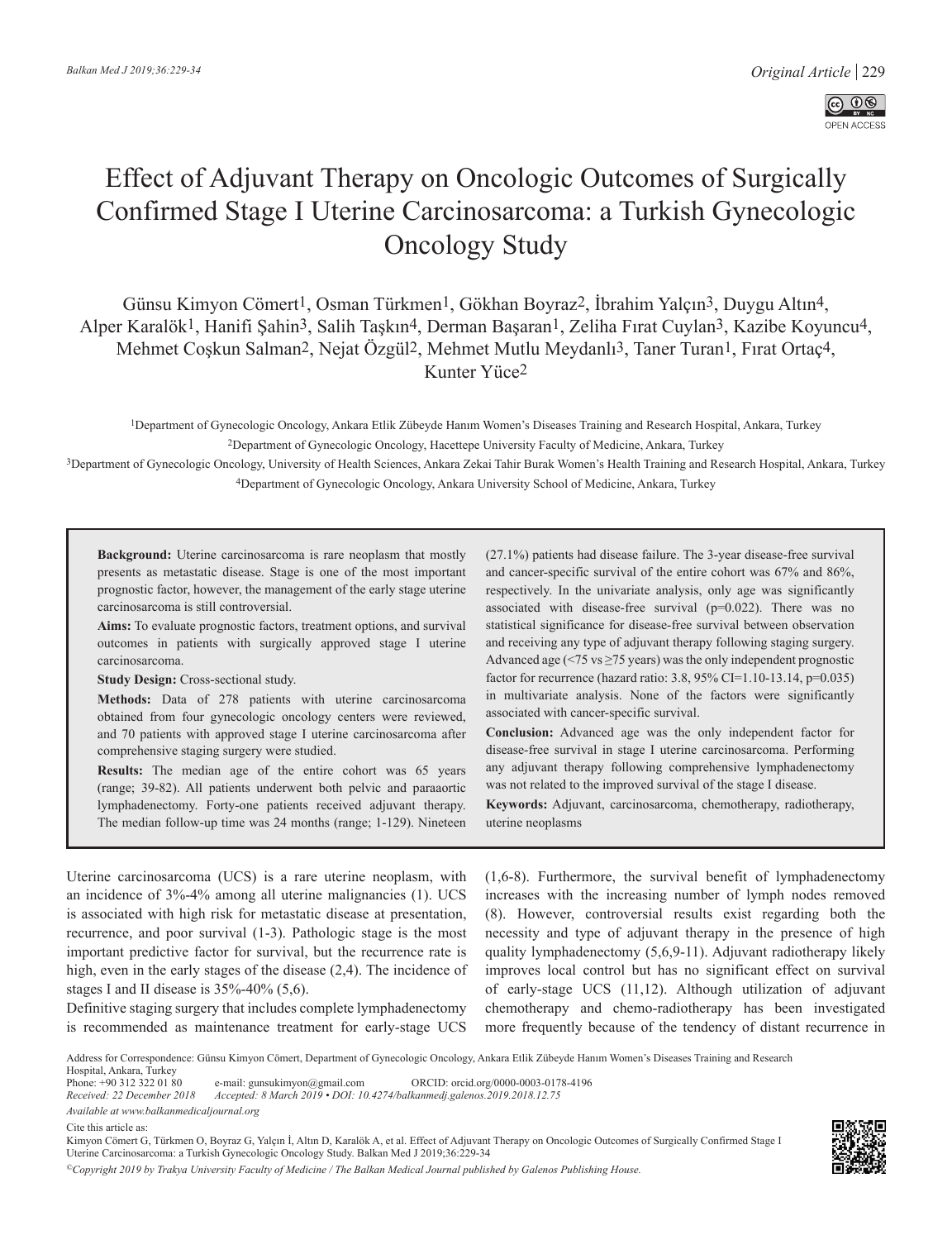UCS, even with early-stage disease (6), the optimal postoperative management is still controversial in the early-stage.

Survival rates are lower in stage II UCS, but patients with cervical invasion have not been excluded in the majority of reports related to early-stage UCS (6,9,12-14). In addition, some of these studies have included patients who had no comprehensive surgical staging, including lymphadenectomy. Therefore, the main aim of the current investigation is to evaluate the prognostic factors, treatment options, and survival outcomes in patients with only surgically confirmed stage I UCS to minimize the factors that can affect survival.

## **MATERIALS AND METHODS**

The data of patients who underwent at least total abdominal hysterectomy and bilateral salpingo-oophorectomy, and whose definitive pathology report revealed UCS between January 1993 and March 2017, were obtained from four gynecologic oncology centers, retrospectively. All patients signed an informed consent that allows the participating institution to use their clinical data. Institutional review board approval was obtained before the study. All surgeries were performed by gynecologic oncologists, and all pathologies were reported by pathologists specialized in gynecologic oncology at each institution. Records of a total of 278 patients who had a pathologic report of UCS were evaluated. The absence of comprehensive lymphadenectomy, having stage II and above disease, and presence of synchronized tumors were the exclusion criteria of the study. Finally, the study included 70 patients with surgically confirmed stage I UCS (25%).

Staging surgery standardly involves a total abdominal hysterectomy, bilateral salpingo-oophorectomy, systematic pelvic-paraaortic lymphadenectomy, omentectomy, and cytologic sampling. Lymphadenectomy was performed by skeletonizing both pelvic and paraaortic regions. The upper limit of paraaortic lymphadenectomy was the left renal vein. Patients were staged according to the International Federation of Gynecology and Obstetrics 2009 surgical staging criteria of UCS. Tumor size was defined as the largest diameter of the tumor. Adjuvant therapy was decided by the gynecologic oncology counsel, and adjuvant chemotherapy was categorized as a paclitaxel-based and nonpaclitaxel-based chemotherapy.

Patients who had a complete clinical response to initial treatment were followed up quarterly for the first 2 years, semi-annually up to 5 years, and annually after that. A pelvic examination, abdominalpelvic ultrasonography, and an annual chest X-ray, unless there was a clinical suspicion, were performed during the follow-up. Thoracic and/or abdominal tomography was used when needed. Patients whose routine evaluations during follow-up showed the absence of the disease in the first month after initial treatment but whose disease recurred was accepted as a recurrence. Progressive disease and recurrence were handled as a disease failure after initial therapy. Disease-free survival (DFS) was defined as the time from initial surgery to the failure of disease or last contact. The period from initial surgery to death, because of the disease, or the last visit was defined as cancer-specific survival (CSS). We defined recurrence distal to the pelvic inlet as pelvic recurrence, between

the pelvic inlet and diaphragm as abdominal recurrence, and the rest of recurrences as extra-abdominal recurrence. Recurrence in the liver parenchyma, skin, and bone was accepted as extraabdominal recurrence.

SPSS 17.0 (SPSS Inc., Chicago, IL, USA) was used for statistical analysis. Descriptive statistics were expressed as mean ± standard deviation or median (minimum-maximum) for continuous variables and number/percentage for categorical variables. Categorical variables were compared using the chi-square or Fisher's exact test, as appropriate. The Kaplan–Meier method was used for the assessment of survival outcomes. Survival curves were compared using the log-rank test. Variables with a p value <0.25 in univariate analysis were selected to evaluate the correlation among variables. After determining the factors that were not inter-related, a model of recurrence was established for multivariate analysis. Multivariate analysis was performed using a Cox proportional hazards model. The level of statistical significance was set at  $p<0.05$ .

### **RESULTS**

The median age of the entire cohort was 65 years (range; 39- 82 years). All patients underwent both pelvic and paraaortic lymphadenectomy. The median number of lymph nodes removed was 44 (range; 5-120). Fifty-nine percent of patients had stage IA disease. Lymphovascular space invasion was determined in 29% of patients. Forty-one (58.6%) patients received adjuvant therapy. The clinical-pathological findings are shown in Table 1.

Adjuvant therapy was performed as only chemotherapy in 22 patients, only radiotherapy in eight patients, and chemotherapy with radiotherapy in 11 patients. All patients in the paclitaxelbased chemotherapy group (n=22) received the paclitaxel and carboplatin protocol. Performed protocols for the non-paclitaxel chemotherapy group are detailed in Table 1. Stage distribution did not significantly differ between groups with and without adjuvant therapy  $(p=0.319)$ .

The median follow-up was 24 months, ranging from 1 to 129 months. Nineteen (27.1%) patients had disease failure. Four patients had disease failure as progressive disease, and 15 patients experienced recurrence. Among patients with recurrence, recurrence localizations included the pelvic area in 33%, abdominal area in 40%, and the extra-abdominal area in 47%. Also, recurrences occurred that were only pelvic (13.3%), only abdominal (20%), and only extra-abdominal recurrences (26.6%). The most common involved organ in recurrence was the lung (50%). Pelvic recurrence developed in 11% of patients who did not receive adjuvant radiotherapy (observation or only chemotherapy), whereas none of the patients who underwent radiotherapy had a local recurrence (p=0.310). Extra-pelvic recurrence was 13% and 23.5% in patients who received chemotherapy (with or without radiotherapy) and was managed without chemotherapy (observed or underwent radiotherapy only), respectively (p=0.346). A total of 87.5% of patients with extra-abdominal recurrence did not receive chemotherapy.

The 3- and 5-year DFS were 67% and 55%, and the 3- and 5-year CSS of the entire cohort were 86% and 77%, respectively. In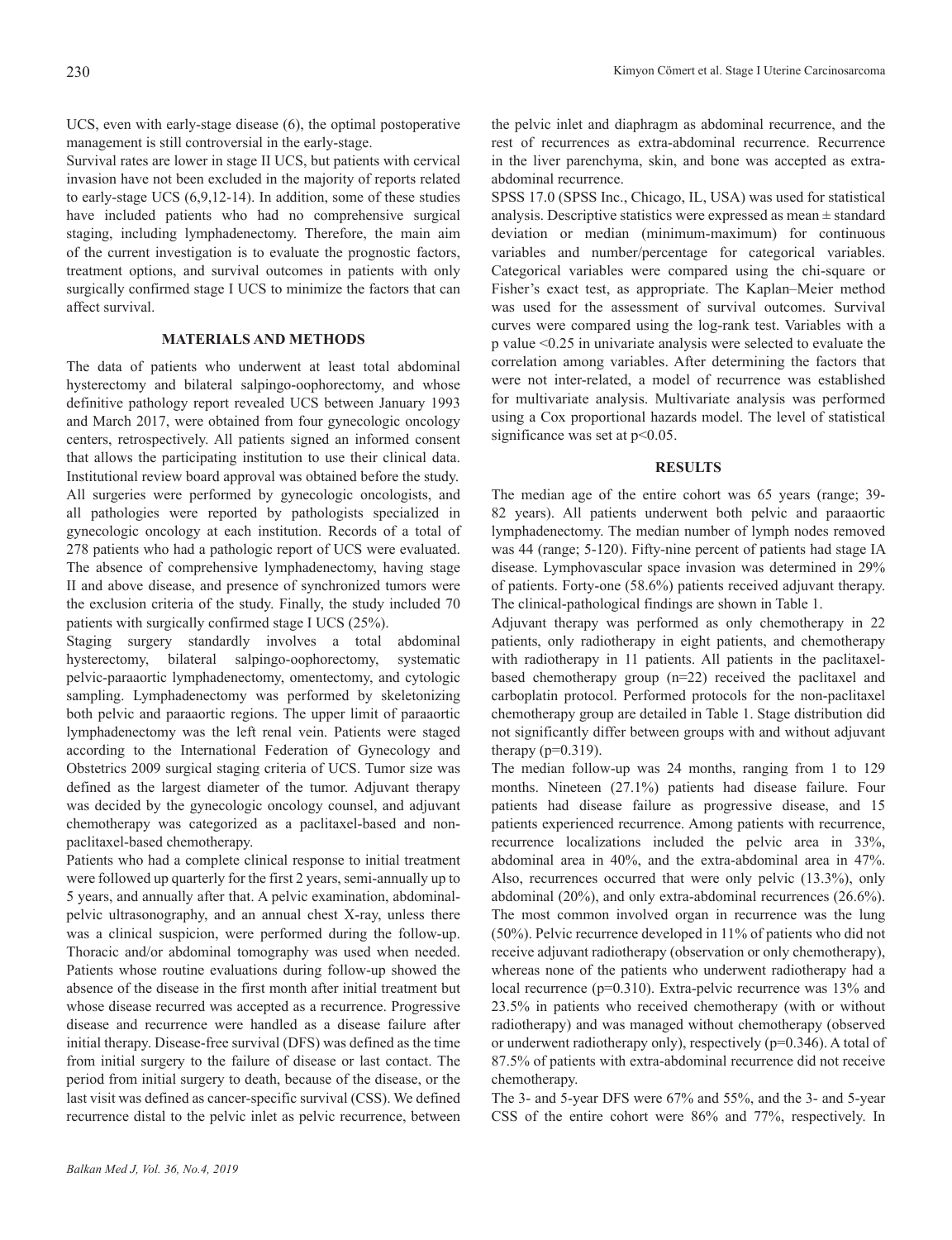the univariate analysis, only age was significantly associated with DFS (p=0.022), and DFS decreased with increase in age. Menopausal status (premenopausal vs postmenopausal), tumor diameter (≤50 mm vs >50 mm), stage (IB vs IA), lymphovascular space invasion (negative vs positive), the number of lymph nodes removed (≤44 vs >44), and recurrence localization (pelvic vs extrapelvic) were not significantly associated with DFS. There was no statistical significance for DFS between observation and receiving adjuvant therapy following staging surgery. None of the adjuvant therapies improved DFS when compared with either observation or each other. Paclitaxel-based chemotherapy, with or without radiotherapy, compared with observation or non-chemotherapy options (observation or only radiotherapy) had both 22% improvement in DFS; these differences trended toward statistical significance (p=0.079 and p=0.070, respectively). Among patients who received only adjuvant chemotherapy; although there was a

| <b>TABLE 1.</b> Clinical-pathological features of entire cohort |  |  |  |  |
|-----------------------------------------------------------------|--|--|--|--|
|-----------------------------------------------------------------|--|--|--|--|

| Factors                       |                                        | $n$ (%)   |
|-------------------------------|----------------------------------------|-----------|
| Menopausal status             | Premenopausal                          | 5(7)      |
|                               | Postmenopausal                         | 65 (93)   |
| Symptom                       | Bleeding                               | 65 (92.9) |
|                               | Pain                                   | 2(2.9)    |
|                               | Asymptomatic                           | 2(2.9)    |
|                               | <b>NR</b>                              | 1(1.3)    |
| Stage                         | <b>IA</b>                              | 41 (59)   |
|                               | IB                                     | 29(41)    |
| LVSI                          | Not present                            | 39(56)    |
|                               | Present                                | 20(29)    |
|                               | <b>NR</b>                              | 11(15)    |
| Adjuvant therapy              | No                                     | 29(41.4)  |
|                               | Yes                                    | 41 (58.6) |
| Protocol of                   | Paclitaxel-based <sup>¥</sup>          | 22(67)    |
| adjuvant                      | Non-paclitaxel chemotherapy            | 11(33)    |
| chemotherapy∞                 | · Only adriamycin                      | 2         |
|                               | · Adriamycin + cisplatin               | 2         |
|                               | $\cdot$ CAOS                           | 1         |
|                               | • Cisplatin                            | 1         |
|                               | $\cdot$ IMA                            | 5         |
| Localization of<br>recurrence | Only pelvic                            | 2(13.3)   |
|                               | Only abdominal                         | 3(20)     |
|                               | Only extra-abdominal                   | 4(26.6)   |
|                               | Pelvic + abdominal                     | 1(6.7)    |
|                               | Pelvic + extra-abdominal               | 1(6.7)    |
|                               | Abdominal + extra-abdominal            | 2(13.3)   |
|                               | $Pelvic + abdominal + extra-abdominal$ | 1(6.7)    |
|                               | <b>NR</b>                              | 1(6.7)    |

CAOS: actinomycin-D + doxorubicin + vincristine + cyclophosphamide; IMA: ifosfamide + mesna + adriamycin; LVSI: lympho-vascular space invasion; NR: not reported; ∞The percentages of this findings calculated among the patients received only chemotherapy (n=33); ¥Paclitaxel-based chemotherapy protocol included paclitaxel and carboplatin for all patients received this regimen **FIG. 1.** Disease-free survival decreased with increase in age.

23% improvement for DFS in the paclitaxel-based chemotherapy group than in the non-paclitaxel-based group, the difference did not achieve statistical significance (86% vs 63%, p=0.126). None of the factors was significantly associated with CSS. The survival results are detailed in Table 2.

In stage IA group, there were no statistically significant improvements between observation and any adjuvant therapy or between adjuvant chemotherapy and other options without chemotherapy, for both DFS (3-year; 70% vs 80% or 75% vs 75%, p>0.05) and CSS (3-year; 88% vs 87% or 83% vs 91%, p>0.05). Stage IA disease is defined as an endometrium-confined disease with myometrial invasion occurring in less than 50% of patients. Six patients with stage IA were excluded because of missing data regarding involvement extending beyond the endometrium or not. Five patients had disease confined to the endometrium. Both 3-year DFS and CSS were 100% for patients with disease confined to the endometrium, whereas these values were 75% and 91% at the presence of myometrial invasion in stage IA (p=0.375 and p=0.594, respectively).

The model of multivariate analysis for DFS included stage (stage IB vs stage IA disease), treatment (observation vs paclitaxel-based chemotherapy  $\pm$  radiotherapy), and age ( $\geq$ 75 years vs <75 years) (Table 3). According to multivariate analysis, age was related to a statistically significant hazard ratio for a recurrence of 3.8 (95%  $CI=1.10-13.14$ ,  $p=0.035$ ). Advanced age was the only independent factor for recurrence (Figure 1).

#### **DISCUSSION**

UCS has aggressive behavior with the 5-year overall survival ranging from 45% to 65% for early-stage disease (15,16). The recurrence rate varies from 30% to 50%, even if diagnosed at stage I disease (2,7). In our study, for stage I disease, the recurrence rate was 27%, the 5-year DFS was 55%, and the 5-year CSS was 77%. Similar to previous reports (2,6,7,13), distant recurrence was the most common recurrence type, in our study.

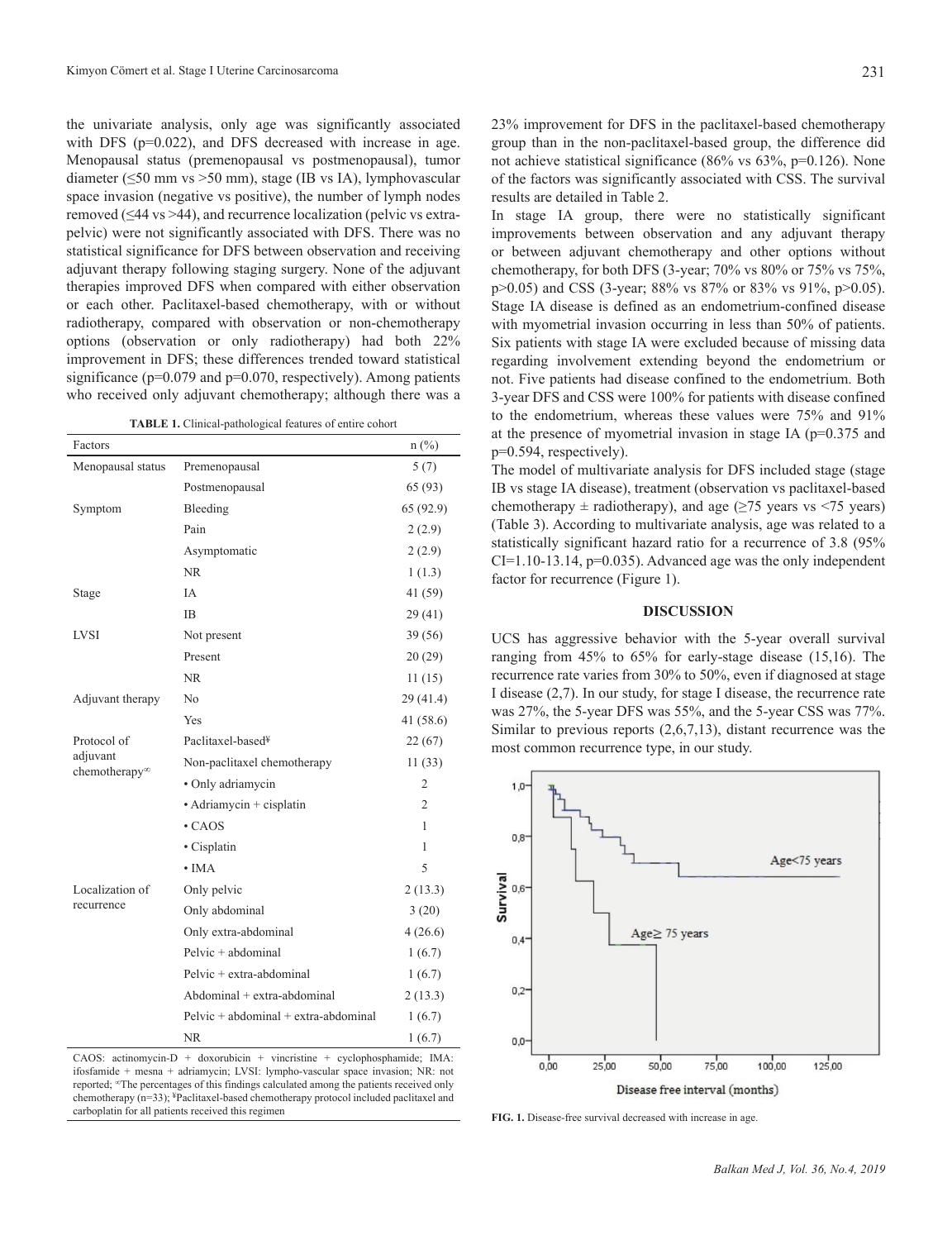The clinical-pathologic factors that reflect both recurrence and prognosis are not apparent in early-stage disease. Deep myometrial invasion (7,17), lymphovascular space invasion presence (9), tumor size  $(\geq 5 \text{ cm})$  (7), history of cancer (9), older age ( $\geq 60 \text{ years}$ ) (7), and sarcoma dominance (7) are asserted as factors associated with worse survival outcomes in uterine-confined carcinosarcoma. Additionally, Leath et al. (2) reported that the only type of epithelial component (poorly differentiated endometrioid histology or serous

| Parameters                  |                                         | n      | 3-year DFS<br>$(\%)$ | p value  | 3 year CSS<br>$(\%)$ | p value |
|-----------------------------|-----------------------------------------|--------|----------------------|----------|----------------------|---------|
| Age 1 classification        | $\leq 55$                               | 13     | 91                   | $0.022*$ | 88                   | 0.820   |
|                             | $55 - 575$                              | 48     | 67                   |          | 86                   |         |
|                             | $>\!\!75$                               | 9      | 43                   |          | 86                   |         |
| Age 2 classification        | $<75$                                   | 60     | 73                   | $0.005*$ | 86                   | 0.934   |
|                             | $\geq$ 75                               | 10     | 38                   |          | $88\,$               |         |
| Menopausal status           | Premenopausal                           | 5      | 100                  | 0.169    | 100                  | 0.356   |
|                             | Postmenopausal                          | 65     | 65                   |          | 85                   |         |
| Tumor diameter (median, mm) | $\leq 50$                               | 26     | 69                   | 0.797    | 85                   | 0.526   |
|                             | 50<                                     | 25     | 74                   |          | 91                   |         |
| Stage                       | IA                                      | 41     | $77\,$               | 0.105    | $87\,$               | 0.469   |
|                             | $\rm IB$                                | 29     | 57                   |          | 85                   |         |
| Number of LN removed        | $\leq44$                                | 32     | 74                   | 0.388    | 96                   | 0.149   |
|                             | 44<                                     | 31     | 66                   |          | 77                   |         |
| <b>LVSI</b>                 | Absent                                  | 39     | $70\,$               | 0.190    | 87                   | 0.738   |
|                             | Present                                 | $20\,$ | 67                   |          | 84                   |         |
| Adjuvant therapy            | Observation                             | 29     | 61                   | 0.517    | 83                   | 0.874   |
|                             | Adjuvant therapy (any)                  | 41     | 71                   |          | 89                   |         |
|                             | Observation                             | 29     | 61                   | 0.323    | 83                   | 0.594   |
|                             | Only adjuvant CT                        | 22     | 75                   |          | 94                   |         |
|                             | Observation                             | 29     | 61                   | 0.857    | 83                   | 0.914   |
|                             | Only adjuvant RT                        | 8      | 60                   |          | 75                   |         |
|                             | Observation                             | 29     | 61                   | 0.834    | 83                   | 0.782   |
|                             | Adjuvant CT and RT                      | 11     | 71                   |          | 86                   |         |
|                             | Only adjuvant CT                        | 22     | 75                   | 0.357    | 94                   | 0.586   |
|                             | Only adjuvant RT                        | 8      | 60                   |          | 75                   |         |
|                             | Only adjuvant CT                        | 22     | 75                   | 0.555    | 94                   | 0.479   |
|                             | Adjuvant CT and RT                      | 11     | 72                   |          | 86                   |         |
|                             | Paclitaxel-based chemotherapy¥          | 14     | 86                   | 0.126    | 100                  | 0.145   |
|                             | Non-paclitaxel chemotherapy¥            | 8      | 63                   |          | $88\,$               |         |
|                             | Observation                             | 29     | 61                   | 0.106    | 83                   | 0.171   |
|                             | Paclitaxel-based chemotherapy           | 14     | 86                   |          | 100                  |         |
|                             | Observation                             | 29     | 61                   | 0.079    | 83                   | 0.314   |
|                             | Paclitaxel-based chemotherapy $\pm$ RT  | 22     | 83                   |          | 80                   |         |
|                             | Observation or RT                       | 37     | 61                   | 0.070    | $8\sqrt{1}$          | 0.279   |
|                             | Paclitaxel -based chemotherapy $\pm RT$ | $22\,$ | 83                   |          | 80                   |         |
| Localization of recurrence  | Pelvic                                  | 2      |                      |          | 100                  | 0.964   |
|                             | Extra-pelvic                            | 12     |                      |          | 55                   |         |
| Presence of                 | No                                      | 6      |                      |          | 67                   | 0.947   |
| extra-abdominal recurrence  | Yes                                     | 8      |                      |          | 58                   |         |

CSS: cancer-specific survival; CT: chemotherapy; DFS: disease-free survival; LN: lymph node; LVSI: lympho-vascular space invasion; RT: radiotherapy; \*p<0.05 is statistically significant; <sup>¥</sup>Among patients who received only adjuvant chemotherapy (n=22)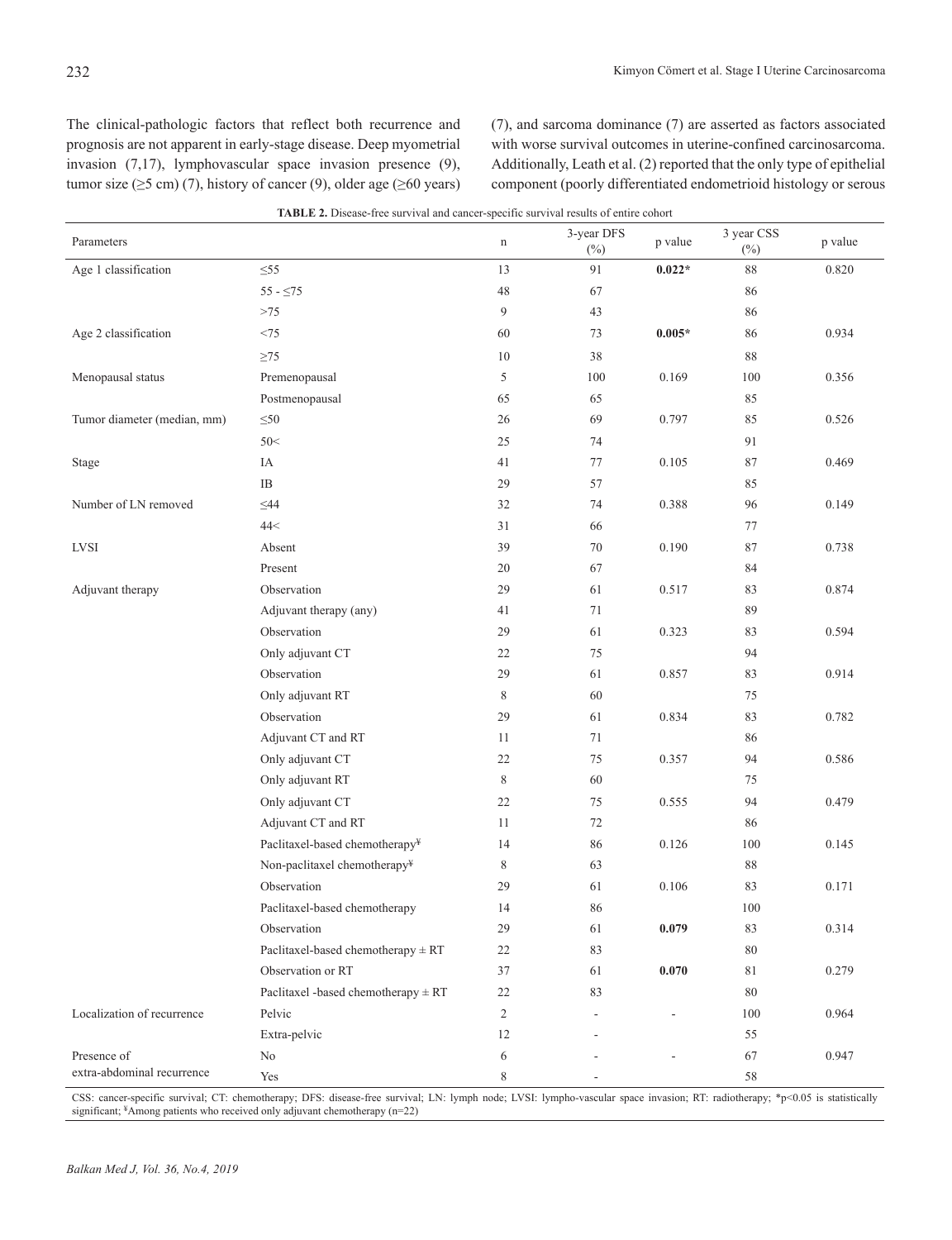**TABLE 3.** Multivariate analysis of stage I uterine carcinosarcoma for recurrence

|                                                                       | Hazard ratio (95%<br>CD. | p value  |  |  |
|-----------------------------------------------------------------------|--------------------------|----------|--|--|
| Model                                                                 |                          |          |  |  |
| Stage (IB vs IA)                                                      | $1.5(0.44 - 5.25)$       | 0.496    |  |  |
| Age ( $\geq$ 75 years vs <75 years)                                   | $3.8(1.10-13.14)$        | $0.035*$ |  |  |
| Treatment (observation vs paclitaxel-<br>based chemotherapy $\pm$ RT) | $3.2(0.70-15.3)$         | 0.132    |  |  |
| RT: radiotherapy; $*p<0.05$ is statistically significant              |                          |          |  |  |

type) was associated with an increased recurrence rate in stage I disease. In our study, advanced age was the only independent factor for DFS in stage I UCS.

Surgery is the cornerstone of UCS therapy (18,19). The necessity of adjuvant therapy is considered because of the high recurrence rate and poor survival, even in early-stage UCS. According to our knowledge, only a few studies have investigated stage I UCS, exclusively (2,6-8,10,13). Leath et al. (2) reported a 50% recurrence rate for patients in stage I UCS who underwent surgery alone. According to this finding, they concluded that observation is not to be considered, even in surgically staged (confirmed) patients. However, that study included a very small sample size, whose lymphadenectomy included pelvic lymphadenectomy and paraaortic sampling, with a median of nine lymph nodes removed (2). The chemotherapy-containing option, especially as chemo-radiotherapy, was claimed to be associated with better survival (6,7,13). Nonetheless, the results of these studies must be reconsidered before reaching an absolute conclusion because of the low number of lymph nodes removed.

Rauh-Hain et al. (6) analyzed the United States National Cancer Database and found that chemotherapy-containing therapy (with or without radiotherapy) was associated with improved survival compared with only surgery, among patients with stage I disease after comprehensive surgical staging. Due to the confidentiality of the database information, the technical details and adequacy of surgery could not be detailed in their report. According to Guttmann et al. (13), who studied both stages I and II UCS, chemo-radiotherapy is associated with a better overall survival than observation, radiation alone, or chemotherapy alone. Chemo-radiotherapy was linked to both improved progression-free survival and vaginal recurrence-free survival in comparison with observation, but not with radiotherapy or chemotherapy alone. Independent prognostic factors were determined as adjuvant therapy (all types of therapy vs observation) and lymphadenectomy for overall survival but only adjuvant therapy for progression-free survival and vaginal recurrence-free survival. Brachytherapy combined regimes (with chemotherapy or external beam radiotherapy) had a lower vaginal recurrence-free survival than those without brachytherapy (13). This result highlighted the potential to provide local control with low toxicity. In patients with stage I and pathologically negative nodes, Seagle et al. (8) showed that vaginal brachytherapy was accompanied by better survival, whereas adjuvant chemotherapy had no survival benefit in that cohort.

In an examination of stage 1 disease, Matsuo et al. (7) noted that

chemotherapy (with or without radiotherapy) was independently concomitant with improved DFS and overall survival compared with non-use (observation or radiotherapy), both in stage I and stage IA disease. The study showed that chemotherapy was an independent predictor for both local and distant recurrence. Radiotherapy decreased local recurrence rates in the presence of risk factors, including high-grade carcinoma, sarcoma dominance, and deep myometrial invasion. Local or distant recurrence did not significantly decrease with radiotherapy or chemotherapy in patients who underwent both pelvic and paraaortic lymphadenectomy. There were no differences in DFS, overall survival, distant recurrence, and local recurrence risk between chemo-radiotherapy and chemotherapy alone (7). In contrast, Garg et al. (10) investigated elderly patients ( $\geq$ 65 years) with stage I UCS but found no significant improvement in survival when adding any adjuvant therapy following surgery. Similar to those of Garg et al. (10), our results showed that the addition of any adjuvant therapy neither improved DFS nor CSS, despite the relatively younger patients in our study population (median age: 65 years).

The absence of lymphadenectomy was not excluded from the eligibility criteria in the trials discussed above (6,7,10,13). This issue is important in evaluating studies because lymphadenectomy is strongly recommended, based on the presence of up to 33% of occult lymph node metastasis and the high risk of upstaging in clinically apparent uterine-confined disease (17-20). Local and distant recurrence rates significantly increased in unstaged patients, and overall survival was approximately 60% in stage I patients who were only observed postoperatively (7). Lymphadenectomy in the early stages of the disease is affiliated with an improvement in both DFS and overall survival (8,17,18). Therefore, in our study, the higher survival rate (5 year CSS=83%) in observed patients (compared with that in other studies which did not exclude lymphadenectomy), and the absence of significant differences in survival among therapy types can be attributed to the exclusion of patients with no performed lymphadenectomy and a high number of lymph nodes removed (median: 44).

Ifosfamide is accepted as the most active single agent (10). Nevertheless, combination therapies came to the forefront for improved survival. Previous studies have shown a better progression-free survival with the addition of cisplatin to ifosfamide in early-stage disease (16,21). Continued poor prognosis in UCS reflected the fact that an optimal treatment protocol has not been achieved even if stage I disease. Additionally, the high toxicity rates with limited survival advantage of ifosfamide–cisplatin regimens (21,22) have led to focusing on changing the chemotherapy procedures. In particular, clear recommendations in support of the carboplatin and paclitaxel regimen have been strongly suggested, made, especially for use in advanced stage or recurrent disease, attributed to improved survival rates with negligible toxicity rates (23-26). The effectiveness of carboplatin–paclitaxel in the earlystage is not clear. According to Guttmann et al. (13), carboplatin– paclitaxel did not affect survival when compared with other regimens in stages I/II disease. In our study, the majority (67%) of stage I patients who underwent adjuvant chemotherapy received paclitaxel-based chemotherapy (carboplatin–paclitaxel regimen). Among patients who received only adjuvant chemotherapy,